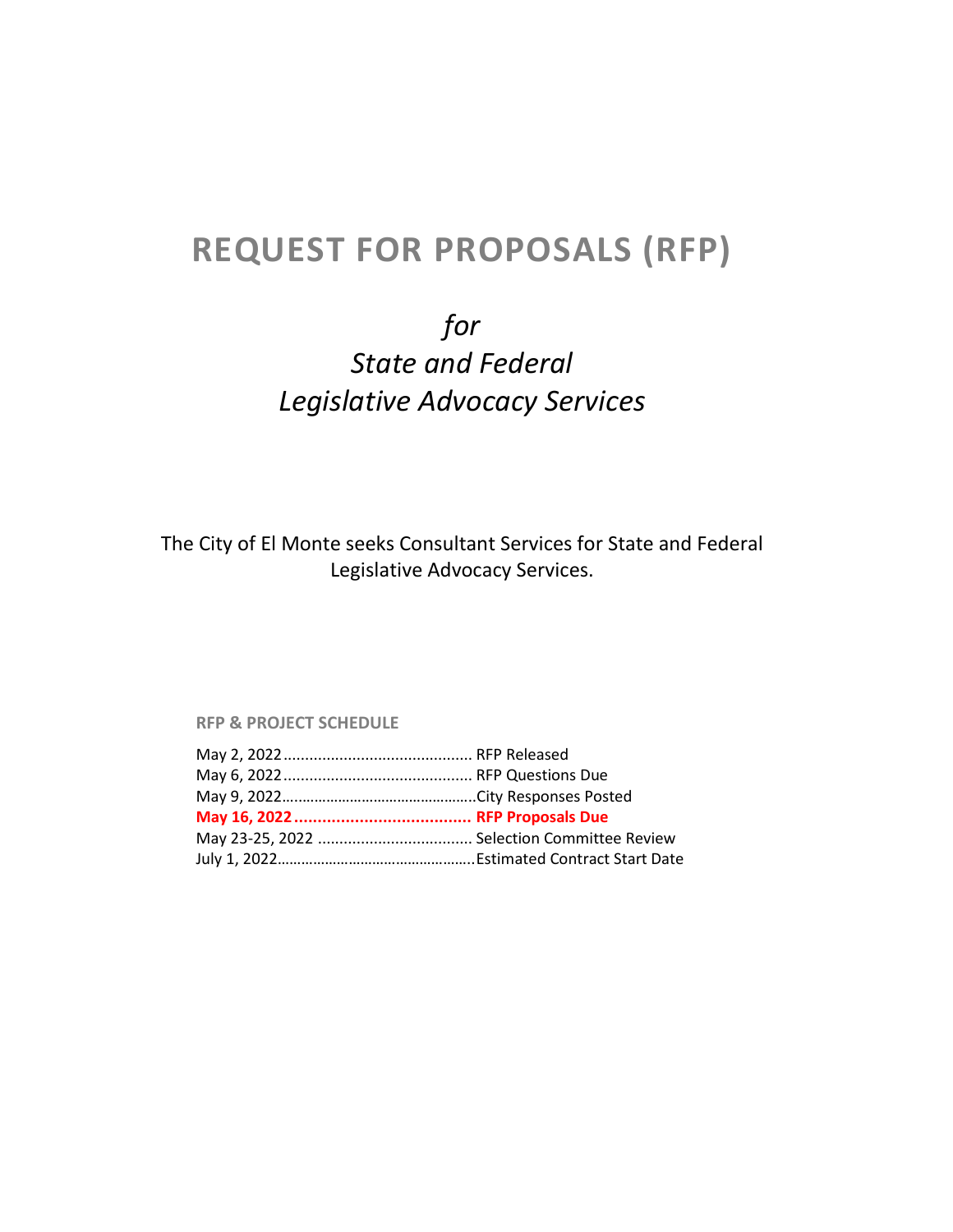## **Introduction**

## **BACKGROUND**

The City of El Monte is a general law city incorporated under California law in 1912. The City serves a population of approximately 115,000 and is located 12 miles east of Downtown Los Angeles in the heart of the San Gabriel Valley. The governing body is a five-member City Council composed of the Mayor and four (4) Councilmembers. The Mayor is elected at-large and serves a term of two years. The four Councilmembers are elected at-large and serve fouryear terms. (In November 2022, the City of El Monte will move to district elections with six (6) district representatives serving terms of four (4) years and a Mayor elected at-large for a term of two (2) years.)

The City is approximately 9.8 square miles offers a full range of municipal services including its own Police Department and Water Department. The City has 308 full-time employees and provides several services in-house, including management and administrative services, finance and accounting, public safety, parks and recreation, environmental services, planning, building & safety, public works, and engineering. Fire services are provided via contract with Los Angeles County.

The City interacts with numerous other government agencies, including but not limited to: the California Department of Parks and Recreation; the California Department of Transportation; the California Department of Finance and the County of Los Angeles. In addition, the City has actively and successfully solicited Federal earmarks during the FY2023 Congressionally Directed Spending (Earmark) Request portal.

#### **THE ENGAGEMENT**

The City is interested in contracting with a highly qualified firm that can engage decisionmakers on legislative and quasi-legislative actions. The City seeks the services of a government relations and lobbying firm that can serve as the conduit for communication with elected officials and other agencies. Particularly, the City will rely on the selected Consultant to advocate for its requests for Congressionally Directed Spending (Earmarks) submitted to but its Representative and Senators in the Federal Government. Also, of significant importance to the City of El Monte is its relationship with the State Department of Parks and Recreation, specifically as it relates to the design and development of park and open space for our park-poor community. As a registered lobbyist with the Secretary of State, the consultant will be bound by the Political Reform Act and the regulations of the Fair Political Practices Commission, including compliance with lobbying reporting requirements by filing disclosure reports on behalf of the City.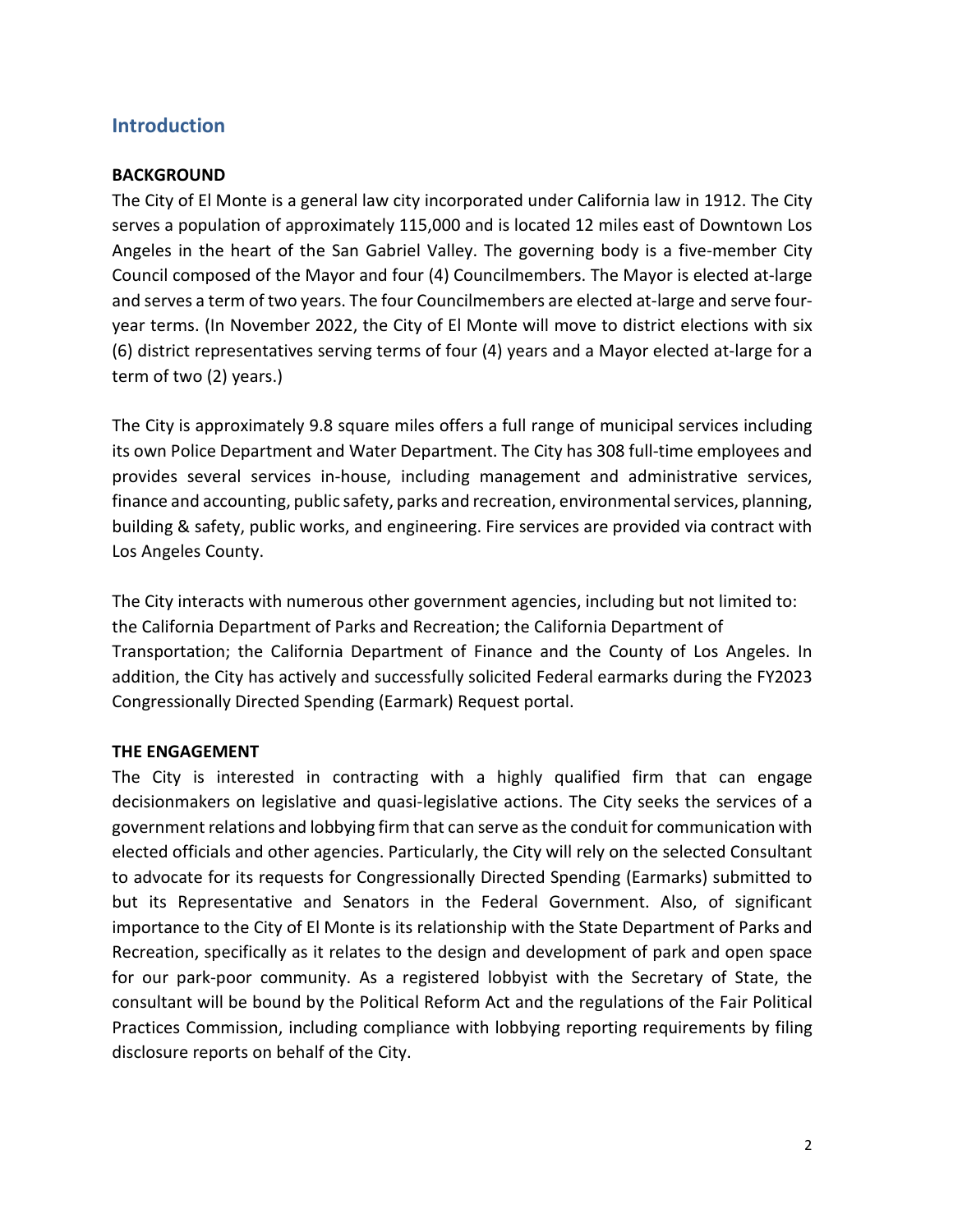# **Scope of Work**

The Consultant will be responsible for monitoring, identifying and prioritizing challenges and opportunities for the City. These efforts may include the following:

- Work with the City Council, the City Manager, and key staff to discuss goals, objectives, opportunities, and priorities
- Support a positive relationship with the Governor's office, State Legislature, State Department of Finance, the California Department of Parks and Recreation, the Resources Agency, the California Department of Transportation, and/or other agencies
- Identify and monitor legislation and state regulatory processes, including pertinent administrative, legislative, and regulatory matters that may impact the City
- Provide legislative and regulatory lobbying, as needed
- Engage key officials (City Manager and City Council ) and stakeholders to support the City's objectives to secure permits, grants, incentives, and favorable laws and regulations
- Pursue legislative, regulatory and/or policy directives to help address issues with unhoused populations, transitional housing and permanent housing
- Pursue greater public funding for the City
- Coordinate meetings with State Legislators and agency department leaders to provide the City the opportunity to meet face-to-face with key decision-makers on pertinent City issues
- Assist with communications and messaging
- Provide regular updates to the City Council and City Manager on the political landscape in Sacramento to help provide context, and identify opportunities and potential issues
- Draft legislation and amendments, as necessary
- Provide weekly written briefing reports for the City Manager and City Council on key issues and legislative committee activity during the legislative session
- Lobby for the City's position on legislation and regulatory matters of interest at the State and Federal levels

## **THE PROPOSAL**

Proposals should not include any materials to be returned to the Consultant and should be a concise statement. Double sided proposals are preferred; copies should be printed on recycled and/or FSC certified paper. Please avoid superfluous use of paper (such as separate title sheets, or chapter dividers and unnecessary attachments or documents not specifically requested). The proposal **must be no longer than 10 pages** (not including staff resumes).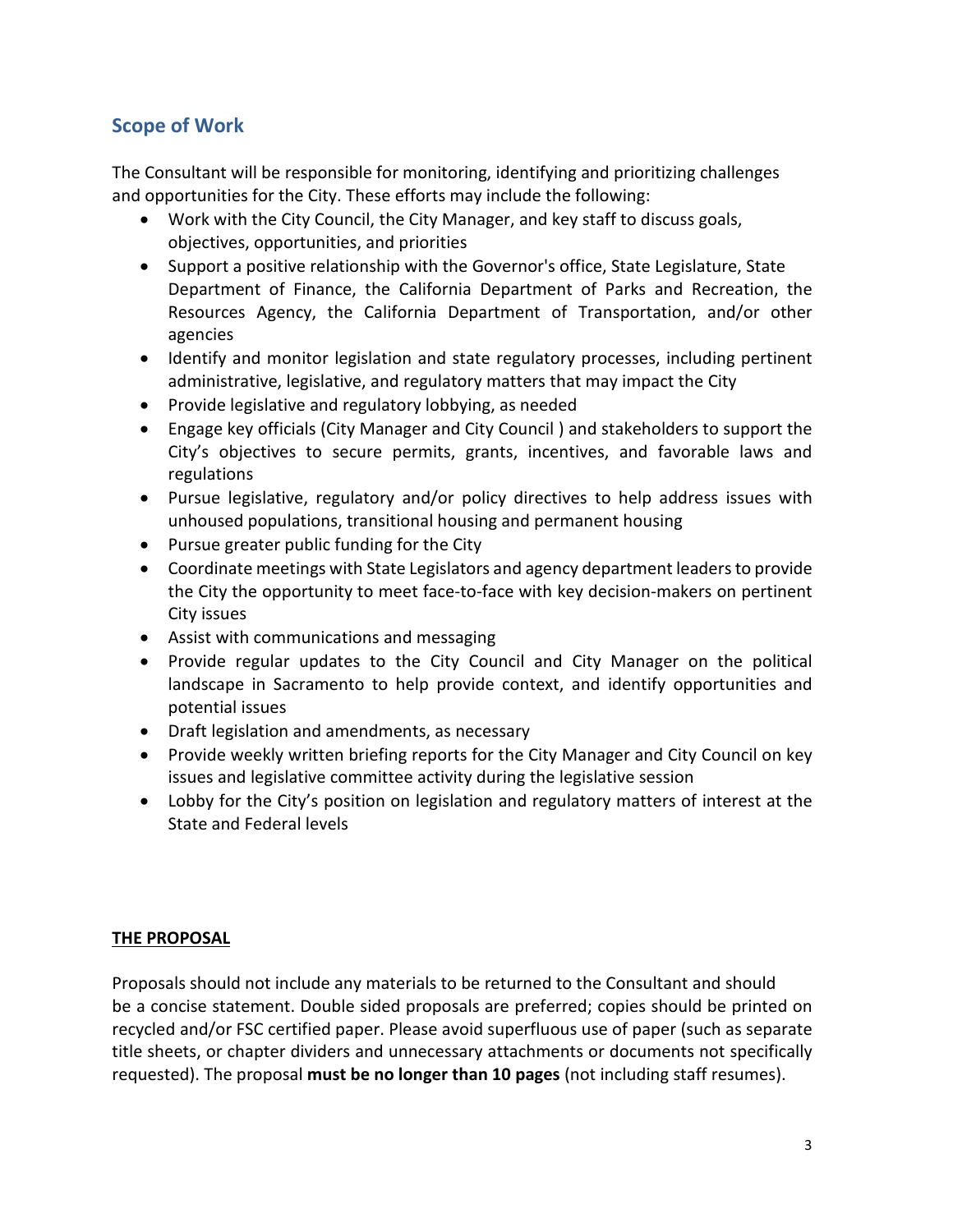Each proposal must include the following information:

- 1. Cover Letter: Summarize why the Consultant is the best firm to complete the scope of work.
- 2. Organization, Credentials and Experience
	- a. Provide a summary of the company's qualifications, credentials, and related professional experience.
	- b. Describe the size of your company, and indicate the principal, company official(s), and other personnel who will be assigned to work on behalf of the City.
	- c. Provide a list of three of the Consultant's municipal clients with contact information (names, titles, addresses, phone numbers and email addresses) for the appropriate persons at the client company that the City can contact.
- 3. Understanding of the Scope of Work

Provide a narrative of the company's understanding of the Scope of Work and detailed proposal to meet the City's goals and priorities.

4. Professional Services Agreement

The selected provider must use and comply with the terms and conditions of the City's standard Professional Services Agreement as provided in Attachment 1 of this RFP.

5. Compliance

Provide a written statement that the Consultant shall comply with the California Labor Code pursuant to said regulations entitled: Federal Labor Standards provisions; Federal Prevailing Wage Decision; and State of California Prevailing Wage Rates, respectively.

6. Litigation

Firms are required to list past, current, or pending litigation resulting from professional services rendered over the past five years. If a court or an arbitrator rendered a decision, state the results.

7. Fees

Submit a fee proposal for the Scope of Work that outlines the number of hours and fee associated with each task (and subtask) and provide a list of hourly rates for all team members. The Fee should be summarized as a "Monthly Fee" for the services proposed.

## **RFP Schedule**

| May 2, 2022RFP Released          |                                            |
|----------------------------------|--------------------------------------------|
| May 6, 2022 RFP Questions Due    |                                            |
| May 9, 2022City Responses Posted |                                            |
| May 16, 2022 RFP Proposals Due   |                                            |
|                                  | May 23-25, 2022Selection Committee Review  |
|                                  | July 1, 2022 Estimated Contract Start Date |